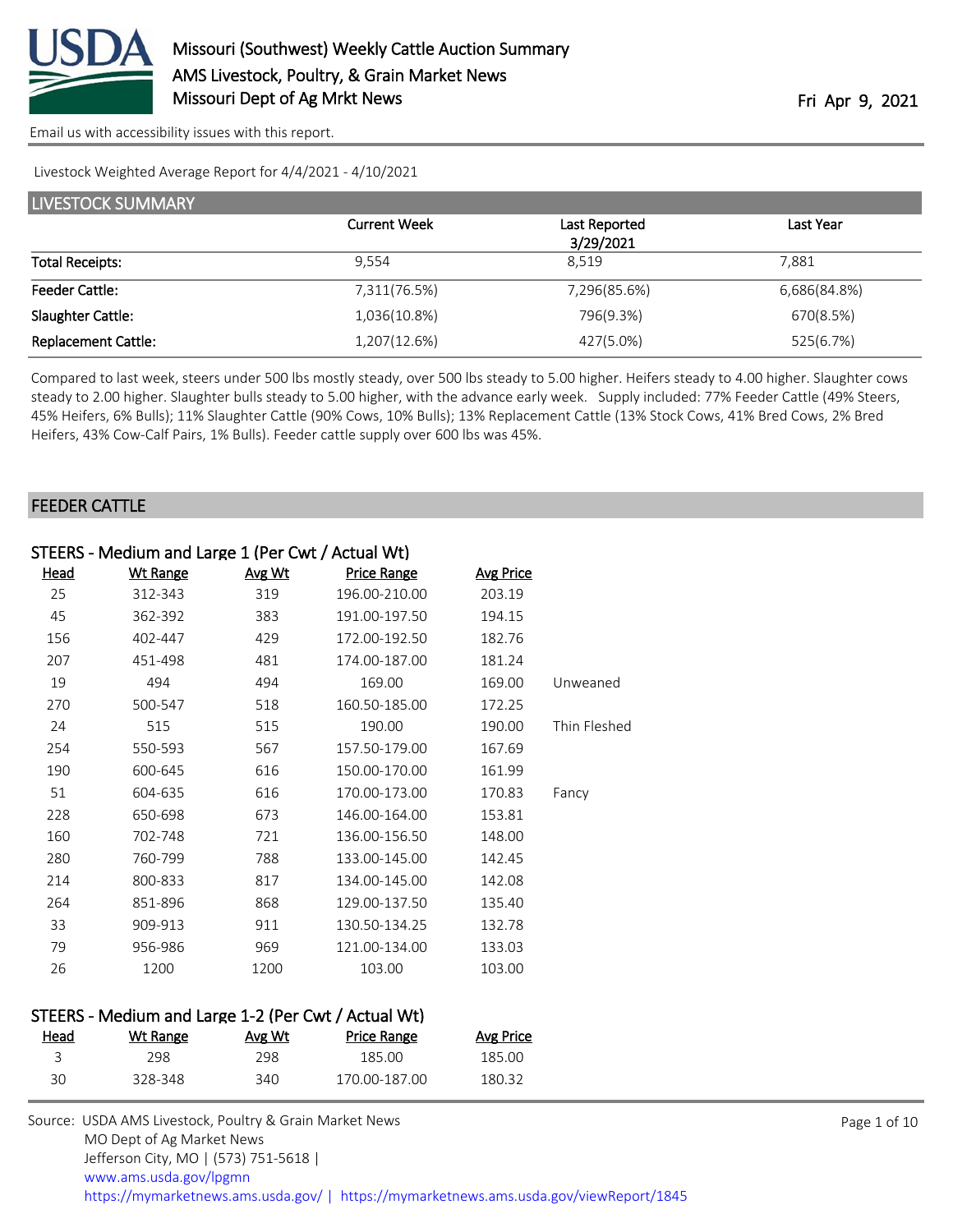

# Missouri (Southwest) Weekly Cattle Auction Summary AMS Livestock, Poultry, & Grain Market News Missouri Dept of Ag Mrkt News Fri Apr 9, 2021

[Email us with accessibility issues with this report.](mailto:mars@ams.usda.gov?subject=508%20issue)

|        | 183.19 | 170.00-190.00 | 374 | 356-395 | 69  |
|--------|--------|---------------|-----|---------|-----|
|        | 167.04 | 161.00-172.00 | 422 | 405-448 | 28  |
|        | 172.16 | 163.50-177.00 | 475 | 455-498 | 151 |
| Fleshy | 162.00 | 162.00        | 495 | 495     | 6   |
|        | 155.48 | 145.00-161.00 | 517 | 501-548 | 52  |
|        | 153.11 | 146.00-159.00 | 563 | 550-588 | 48  |
|        | 143.29 | 140.00-148.00 | 618 | 607-635 | 28  |
|        | 140.12 | 137.00-144.00 | 679 | 665-688 | 16  |
|        | 128.75 | 126.00-131.00 | 722 | 710-733 | 17  |
|        | 127.76 | 127.00-128.00 | 829 | 805-832 | 78  |
|        |        |               |     |         |     |

### STEERS - Medium and Large 2 (Per Cwt / Actual Wt)

| Head | Wt Range | Avg Wt | Price Range   | <b>Avg Price</b> |
|------|----------|--------|---------------|------------------|
| 6    | 372      | 372    | 154.00-160.00 | 157.00           |
| 5    | 433      | 433    | 155.00        | 155.00           |
|      | 482      | 482    | 145.00        | 145.00           |
|      | 513-533  | 527    | 138.00-139.00 | 138.28           |
| 4    | 601      | 601    | 125.00        | 125.00           |

### STEERS - Medium 2 (Per Cwt / Actual Wt)

| <u>Head</u> | Wt Range | Avg Wt | <b>Price Range</b> | <b>Avg Price</b> |
|-------------|----------|--------|--------------------|------------------|
|             | 339      | 339.   | 141.00             | 141.00           |
|             | 425      | 425    | 135.00             | 135.00           |

### HEIFERS - Medium and Large 1 (Per Cwt / Actual Wt)

| Head | <b>Wt Range</b> | Avg Wt | <b>Price Range</b> | <b>Avg Price</b> |
|------|-----------------|--------|--------------------|------------------|
| 8    | 296-299         | 298    | 160.00             | 160.00           |
| 9    | 347             | 347    | 153.50             | 153.50           |
| 39   | 350-398         | 368    | 154.00-164.00      | 159.06           |
| 155  | 404-447         | 424    | 146.00-160.00      | 153.37           |
| 107  | 453-498         | 475    | 146.00-157.00      | 151.44           |
| 494  | 500-549         | 529    | 135.00-154.00      | 145.23           |
| 202  | 550-599         | 574    | 133.50-154.00      | 143.78           |
| 282  | 600-649         | 621    | 128.00-145.00      | 137.05           |
| 134  | 650-695         | 673    | 127.00-144.00      | 136.53           |
| 252  | 701-749         | 717    | 122.00-138.85      | 135.57           |
| 147  | 751-793         | 758    | 123.00-136.50      | 131.59           |
| 102  | 800-828         | 807    | 122.50-131.00      | 126.67           |
| 30   | 857-891         | 869    | 119.00-123.00      | 121.44           |
| 23   | 900-934         | 911    | 116.50-126.00      | 121.70           |

# HEIFERS - Medium and Large 1-2 (Per Cwt / Actual Wt)

| <b>Head</b> | Wt Range                                                | Avg Wt | Price Range | Avg Price                                                                              |              |
|-------------|---------------------------------------------------------|--------|-------------|----------------------------------------------------------------------------------------|--------------|
|             | Source: USDA AMS Livestock, Poultry & Grain Market News |        |             |                                                                                        | Page 2 of 10 |
|             | MO Dept of Ag Market News                               |        |             |                                                                                        |              |
|             | Jefferson City, MO   (573) 751-5618                     |        |             |                                                                                        |              |
|             | www.ams.usda.gov/lpgmn                                  |        |             |                                                                                        |              |
|             |                                                         |        |             | https://mymarketnews.ams.usda.gov/   https://mymarketnews.ams.usda.gov/viewReport/1845 |              |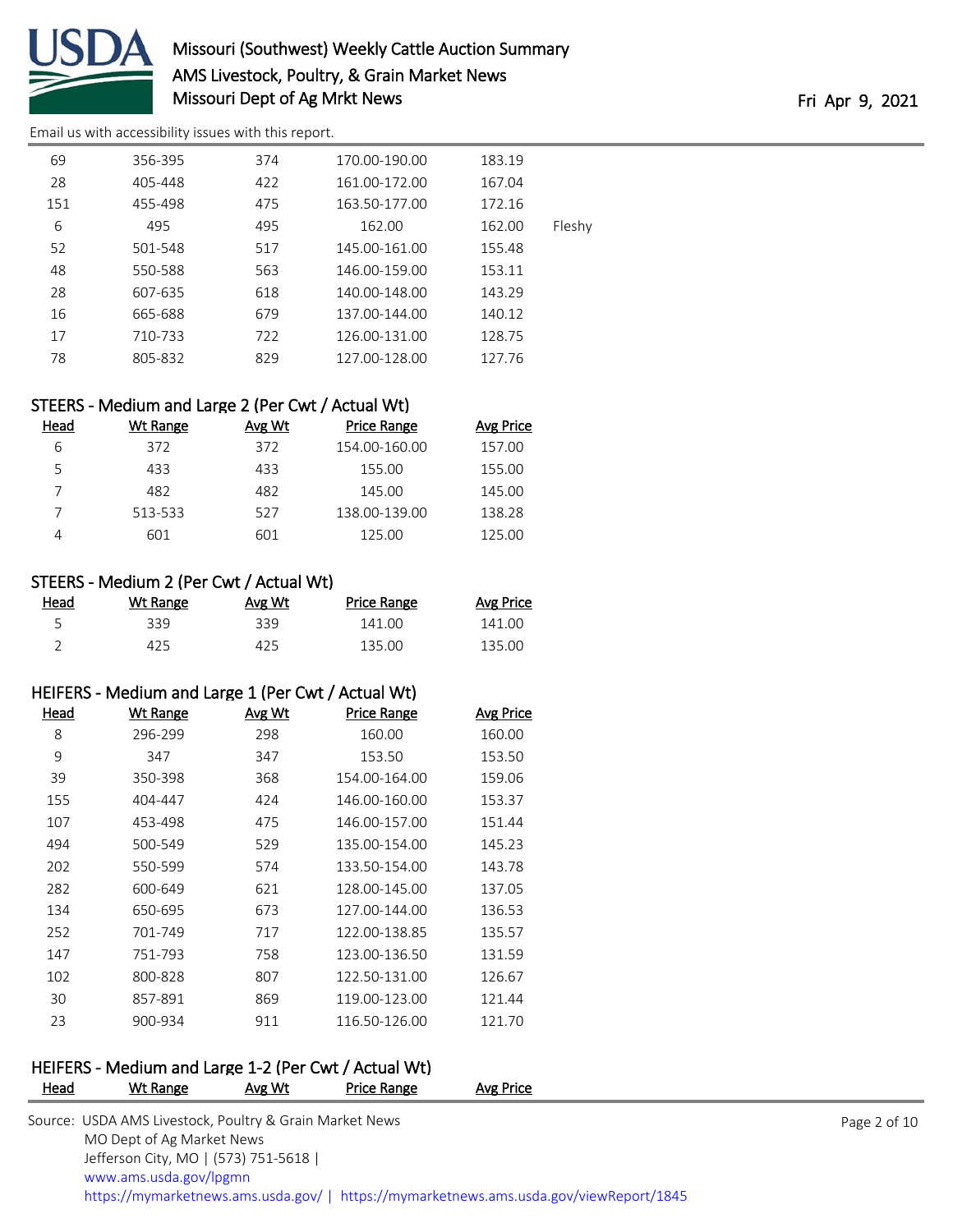

# Missouri (Southwest) Weekly Cattle Auction Summary AMS Livestock, Poultry, & Grain Market News Missouri Dept of Ag Mrkt News Fri Apr 9, 2021

[Email us with accessibility issues with this report.](mailto:mars@ams.usda.gov?subject=508%20issue)

| 8             | 298     | 298 | 152.00        | 152.00 |
|---------------|---------|-----|---------------|--------|
| 25            | 307-339 | 323 | 140.00-151.00 | 146.71 |
| 79            | 351-395 | 377 | 145.00-152.50 | 148.08 |
| 104           | 402-448 | 431 | 135.00-148.00 | 143.05 |
| 192           | 450-498 | 474 | 134.00-149.00 | 144.57 |
| 42            | 500-542 | 526 | 125.00-146.00 | 135.10 |
| 62            | 550-596 | 569 | 130.00-155.00 | 141.69 |
| $\mathcal{P}$ | 625     | 625 | 121.00        | 121.00 |
| 47            | 685-692 | 687 | 123.50-138.50 | 135.19 |
| 20            | 701-731 | 716 | 122.00-125.00 | 123.94 |
| 4             | 793     | 793 | 119.00        | 119.00 |
| 50            | 807-830 | 821 | 113.00-113.50 | 113.31 |

### HEIFERS - Medium and Large 2 (Per Cwt / Actual Wt)

| Head | Wt Range | Avg Wt | <b>Price Range</b> | Avg Price |
|------|----------|--------|--------------------|-----------|
| 39   | 350-390  | 372    | 130.00-143.00      | 139.26    |
| 15   | 400-438  | 420    | 137.50-143.00      | 140.56    |
| 26   | 470-499  | 492    | 125.00-137.00      | 134.47    |
| 14   | 518-537  | 529    | 115.00-128.00      | 121.15    |
| 9    | 583-595  | 590    | 122.00-128.00      | 126.02    |
| 5    | 633      | 633    | 114.00             | 114.00    |
| 10   | 703      | 703    | 120.00             | 120.00    |
| 34   | 771-798  | 781    | 116.00-119.00      | 117 22    |

### HEIFERS - Medium 2 (Per Cwt / Actual Wt)

| Head | Wt Range | Avg Wt | Price Range   | Avg Price |
|------|----------|--------|---------------|-----------|
| 6    | 420      | 420    | 135.00        | 135.00    |
| 16   | 458-495  | 469    | 107.00-125.00 | 120.38    |
| 4    | 500      | 500    | 106.00        | 106.00    |
| 15   | 565-595  | 578    | 105.00-108.00 | 106.79    |
| 3    | 648      | 648    | 113.00        | 113.00    |
| 7    | 680      | 680    | 105.00        | 105.00    |
| Δ    | 856      | 856    | 100.00        | 100.00    |

# BULLS - Medium and Large 1 (Per Cwt / Actual Wt)

| Head | Wt Range | Avg Wt | <b>Price Range</b> | <b>Avg Price</b> |
|------|----------|--------|--------------------|------------------|
| 3    | 340      | 340    | 190.00             | 190.00           |
| 6    | 375      | 375    | 180.00             | 180.00           |
| 58   | 400-449  | 428    | 163.00-195.00      | 178.72           |
| 21   | 450-488  | 465    | 159.00-176.00      | 171.09           |
| 41   | 506-531  | 521    | 156.00-171.00      | 164.66           |
| 6    | 553-570  | 564    | 154.00-157.50      | 156.36           |
|      |          |        |                    |                  |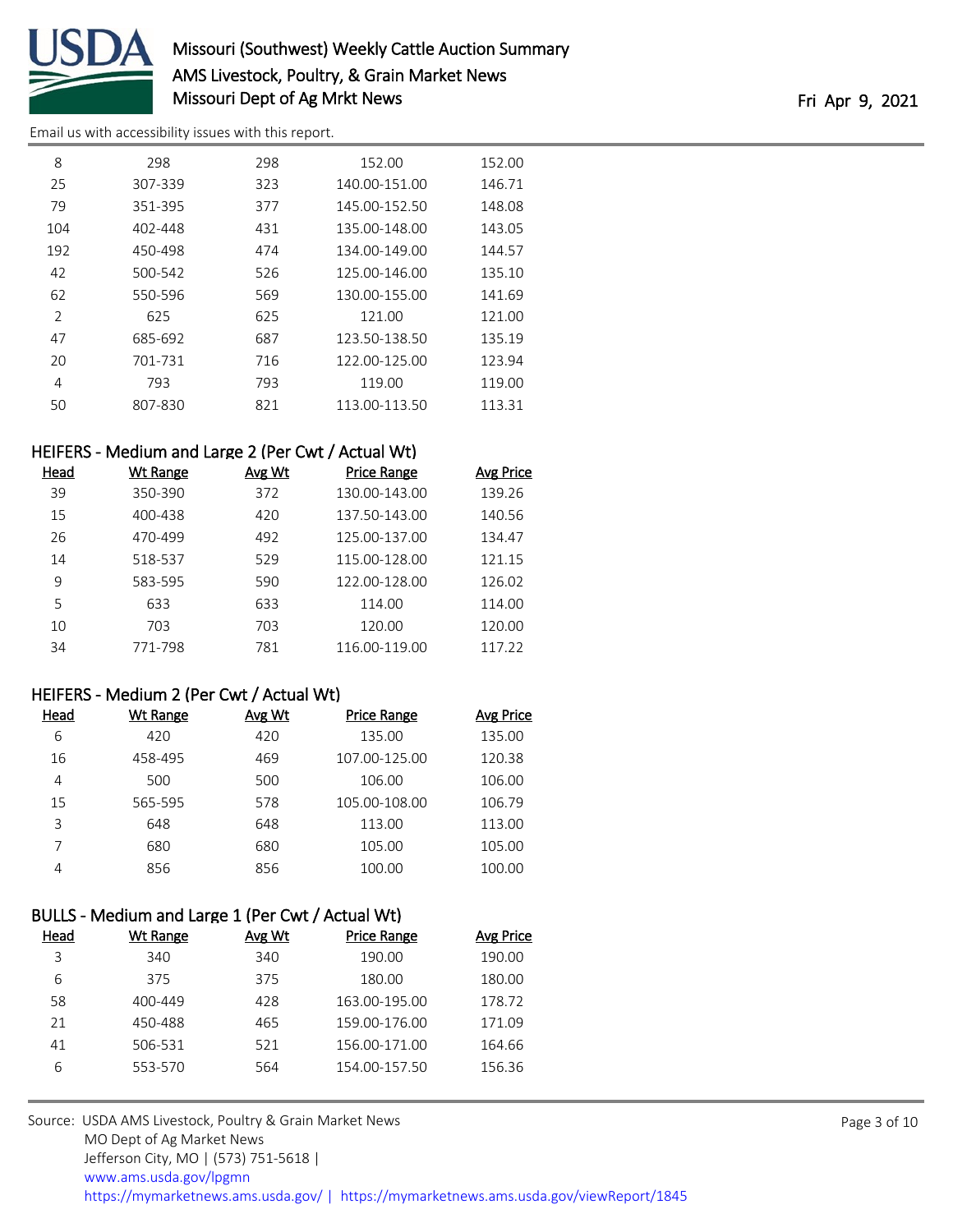

| 17 | 618-625 | 620 | 144.00-150.50 | 146.82 |
|----|---------|-----|---------------|--------|
| ∸  | 653     | 653 | 140.00        | 140.00 |
| 8  | 712-718 | 714 | 131.00-141.00 | 133.52 |
| 18 | 978     | 978 | 116.00        | 116.00 |

### BULLS - Medium and Large 1-2 (Per Cwt / Actual Wt)

| Head | Wt Range | Avg Wt | <b>Price Range</b> | <b>Avg Price</b> |
|------|----------|--------|--------------------|------------------|
| 12   | 310-349  | 330    | 175.00-178.00      | 175.79           |
| 16   | 358-390  | 367    | 170.00-185.00      | 176.17           |
| 17   | 426-438  | 431    | 161.00-170.00      | 167.47           |
| 41   | 461-490  | 473    | 155.00-165.00      | 159.76           |
| 25   | 517-543  | 532    | 140.00-156.00      | 149.52           |
| 29   | 551-596  | 562    | 146.00-153.00      | 149.22           |
| 9    | 606-615  | 609    | 137.50-144.00      | 139.69           |
| 3    | 685      | 685    | 128.00             | 128.00           |
| ζ    | 785      | 785    | 120.00             | 120.00           |

### BULLS - Medium and Large 2 (Per Cwt / Actual Wt)

| Head | Wt Range | Avg Wt | <b>Price Range</b> | Avg Price |
|------|----------|--------|--------------------|-----------|
| 11   | 325-334  | 332    | 160.00-161.00      | 160.73    |
| 3    | 380      | 380    | 165.00             | 165.00    |
| 12   | 401      | 401    | 155.00             | 155.00    |
| 3    | 461      | 461    | 150.00             | 150.00    |
| 12   | 545      | 545    | 137.50             | 137.50    |
| 5    | 553      | 553    | 132.00             | 132.00    |
| C    | 695      | 695    | 124.00             | 124.00    |

### SLAUGHTER CATTLE

### COWS - Breaker 75-80% (Per Cwt / Actual Wt)

| Head | Wt Range  | Avg Wt | Price Range | Avg Price | <b>Dressing</b> |
|------|-----------|--------|-------------|-----------|-----------------|
| 99   | 1130-1672 | 1389   | 64.00-71.00 | 67.51     | Average         |
| 108  | 1165-1700 | 1438   | 69.00-78.00 | 74.42     | High            |
| 31   | 1132-2005 | 1420   | 56.00-65.00 | 61.83     | _OW             |

### COWS - Boner 80-85% (Per Cwt / Actual Wt)

| Head | Wt Range | Avg Wt | Price Range | Avg Price | <b>Dressing</b> |
|------|----------|--------|-------------|-----------|-----------------|
| 151  | 875-1643 | 1191   | 59.00-69.00 | 63.81     | Average         |
| 128  | 925-1540 | 1193   | 65.50-78.00 | 71.93     | <b>High</b>     |
| 81   | 825-1545 | 1171   | 51.00-61.00 | 56.25     | Low             |

# COWS - Lean 85-90% (Per Cwt / Actual Wt) Head Wt Range Avg Wt Price Range Avg Price Dressing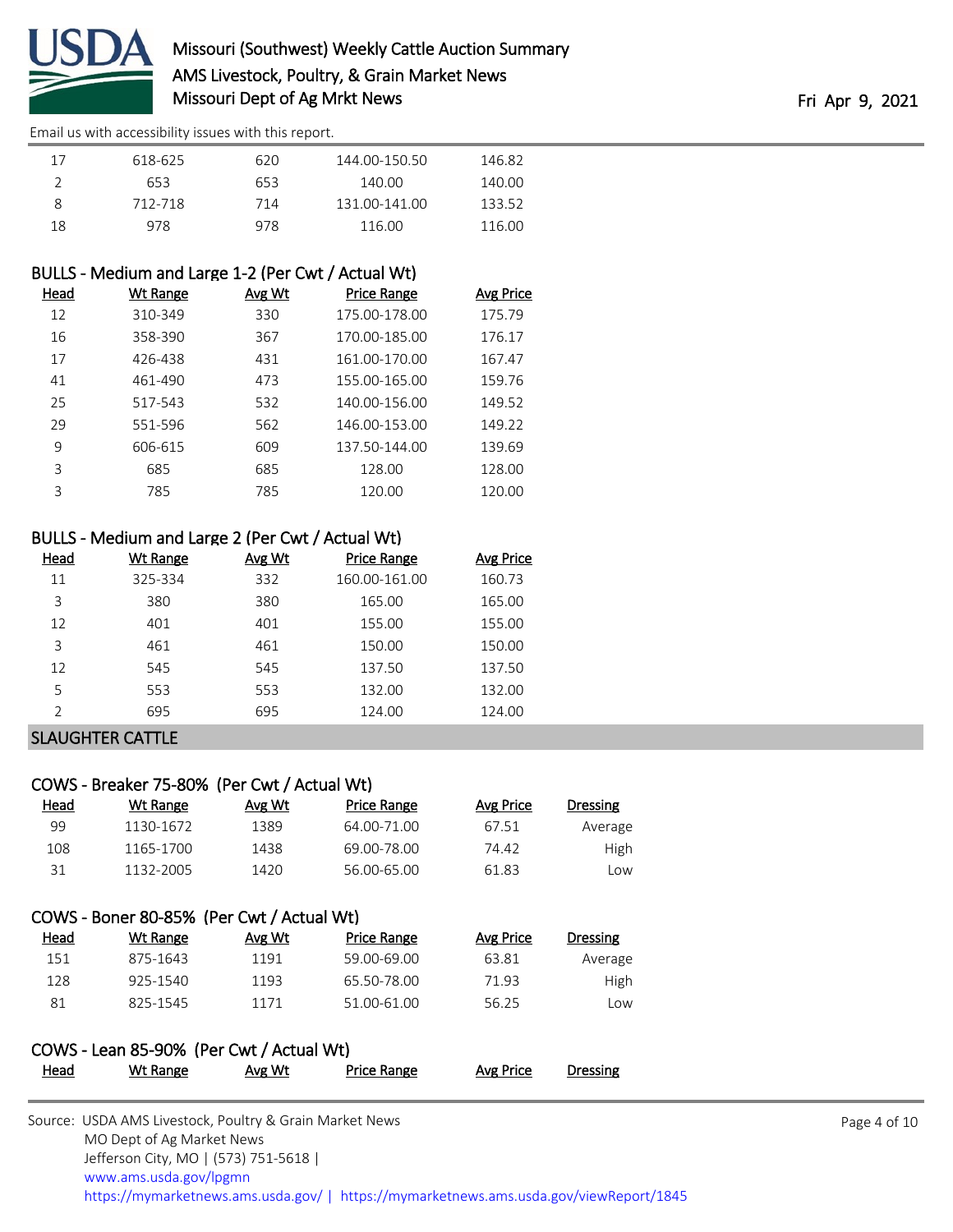

| Average  | 51.20 | 45.00-57.00 | 1024 | 775-1335 | 88 |
|----------|-------|-------------|------|----------|----|
| High     | 60.85 | 56.00-65.00 | 1088 | 865-1400 | 86 |
| Low      | 40.44 | 35.00-45.00 | 952  | 743-1285 | 41 |
| Very Low | 23.25 | 15.00-33.00 | 873  | 590-1280 | 26 |

| BULLS - 1-2 (Per Cwt / Actual Wt) |           |        |              |           |          |  |  |  |  |
|-----------------------------------|-----------|--------|--------------|-----------|----------|--|--|--|--|
| Head                              | Wt Range  | Avg Wt | Price Range  | Avg Price | Dressing |  |  |  |  |
| 47                                | 1210-2130 | 1613   | 86.00-97.00  | 91.66     | Average  |  |  |  |  |
| 31                                | 1480-2150 | 1818   | 96.00-109.50 | 101.43    | High     |  |  |  |  |
| 11                                | 1165-1680 | 1447   | 65.00-85.00  | 76.13     | Low      |  |  |  |  |

### REPLACEMENT CATTLE

|                    |         |         | STOCK COWS - Medium and Large 1 (Per Cwt / Actual Wt) |                                      |         |
|--------------------|---------|---------|-------------------------------------------------------|--------------------------------------|---------|
| $A_{\alpha\alpha}$ | $C+nnn$ | الممملا | $MH$ Dongo                                            | $\Lambda$ <sub>10</sub> $\Lambda$ /+ | Drico L |

| <u>Age</u> | <b>Stage</b> | Head | Wt Range | Avg Wt | <b>Price Range</b> | <b>Avg Price</b> |
|------------|--------------|------|----------|--------|--------------------|------------------|
|            |              |      | 920-1084 | 1024   | 97 50-111 50       | 100.55           |

### STOCK COWS - Medium and Large 1-2 (Per Cwt / Actual Wt)

| <u>Age</u> | <b>Stage</b> | Head | Wt Range | Avg Wt | <b>Price Range</b> | Avg Price |
|------------|--------------|------|----------|--------|--------------------|-----------|
|            |              |      | 935-1060 | 995    | 82 50-97 50        | 90.71     |
| $2 - 4$    |              | 24   | 875-1255 | 1021   | 63.00-92.50        | 77.38     |
| -2-8       |              |      | 935-1185 | 1116   | 65.00-76.00        | 68.63     |

### STOCK COWS - Large 1-2 (Per Cwt / Actual Wt)

| <u>Age</u> | Stage | <u>Head</u> | Wt Range  | Avg Wt | <b>Price Range</b> | <b>Avg Price</b> |
|------------|-------|-------------|-----------|--------|--------------------|------------------|
|            |       |             | 1125-1245 | 1180   | 86.00-96.50        | 90.33            |

# STOCK COWS - Medium 1 (Per Cwt / Actual Wt)

| Age | Stage | <u>Head</u> | Wt Range | Avg Wt | <b>Price Range</b> | Avg Price |
|-----|-------|-------------|----------|--------|--------------------|-----------|
|     |       |             | 650-897  |        | 107.50-121.00      | 117.34    |

# STOCK COWS - Medium 1 (Per Head / Actual Wt)

|              | <b>Avg Price</b> | <b>Price Range</b> | Avg Wt | <b>Wt Range</b>                               | <u>Head</u> | <b>Stage</b> | <u>Age</u> |
|--------------|------------------|--------------------|--------|-----------------------------------------------|-------------|--------------|------------|
|              | 870.85           | 850.00-950.00      | 753    | 745-785                                       | 10          | $\circ$      | $<$ 2      |
|              |                  |                    |        | STOCK COWS - Medium 1-2 (Per Cwt / Actual Wt) |             |              |            |
|              |                  |                    |        |                                               |             |              |            |
|              | Avg Price        | <b>Price Range</b> | Avg Wt | Wt Range                                      | Head        | <b>Stage</b> | <u>Age</u> |
|              | 92.50            | 92.50              | 845    | 845                                           |             | O            | $<$ 2      |
|              | 75.60            | 68.00-98.00        | 888    | 750-971                                       | 24          | $\circ$      | $2 - 4$    |
| Thin Fleshed | 54.00            | 54.00              | 905    | 905                                           |             | $\circ$      | $2 - 4$    |
|              | 67.88            | 60.00-79.00        | 939    | 710-1045                                      | 17          | O            | $2 - 8$    |
|              |                  |                    |        |                                               |             |              |            |

### STOCK COWS - Medium 2 (Per Cwt / Actual Wt)

| Source: USDA AMS Livestock, Poultry & Grain Market News                                |
|----------------------------------------------------------------------------------------|
| MO Dept of Ag Market News                                                              |
| Jefferson City, MO   (573) 751-5618                                                    |
| www.ams.usda.gov/lpgmn                                                                 |
| https://mymarketnews.ams.usda.gov/   https://mymarketnews.ams.usda.gov/viewReport/1845 |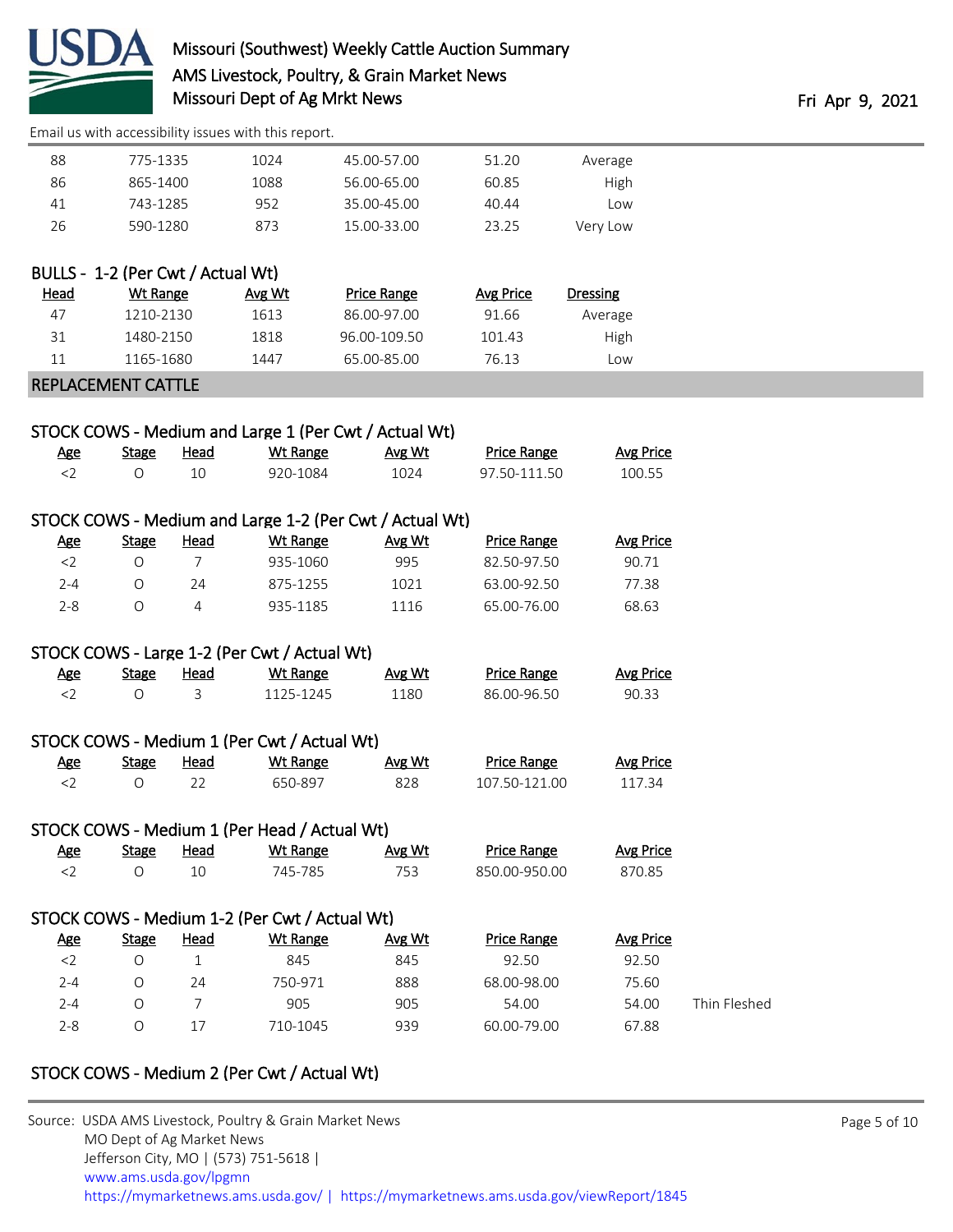

| <u>Age</u> | <b>Stage</b> | <b>Head</b>    | <b>Wt Range</b>                                         | Avg Wt        | <b>Price Range</b> | <b>Avg Price</b> |              |
|------------|--------------|----------------|---------------------------------------------------------|---------------|--------------------|------------------|--------------|
| $<$ 2      | $\circ$      | $\overline{2}$ | 620-805                                                 | 713           | 57.50-60.00        | 58.91            |              |
|            |              |                | STOCK COWS - Small and Medium 1-2 (Per Cwt / Actual Wt) |               |                    |                  |              |
| <u>Age</u> | <b>Stage</b> | <b>Head</b>    | <b>Wt Range</b>                                         | Avg Wt        | <b>Price Range</b> | <b>Avg Price</b> |              |
| $<$ 2      | $\circ$      | 2              | 590-670                                                 | 630           | 81.00-89.00        | 85.25            |              |
|            |              |                |                                                         |               |                    |                  |              |
|            |              |                | BRED COWS - Medium and Large 1 (Per Cwt / Actual Wt)    |               |                    |                  |              |
| <u>Age</u> | <b>Stage</b> | <b>Head</b>    | <b>Wt Range</b>                                         | Avg Wt        | <b>Price Range</b> | <b>Avg Price</b> |              |
| $2 - 8$    | T1           | 3              | 1370                                                    | 1370          | 71.00              | 71.00            |              |
|            |              |                | BRED COWS - Medium and Large 1 (Per Head / Actual Wt)   |               |                    |                  |              |
| <u>Age</u> | <b>Stage</b> | <b>Head</b>    | <b>Wt Range</b>                                         | Avg Wt        | <b>Price Range</b> | <b>Avg Price</b> |              |
| $2 - 8$    | $T2-3$       | 41             | 1250-1340                                               | 1302          | 1200.00-1350.00    | 1309.32          |              |
| >8         | $T2-3$       | 18             | 1190-1360                                               | 1318          | 900.00-1050.00     | 983.08           |              |
|            |              |                |                                                         |               |                    |                  |              |
|            |              |                | BRED COWS - Medium and Large 1-2 (Per Cwt / Actual Wt)  |               |                    |                  |              |
| <b>Age</b> | <b>Stage</b> | <b>Head</b>    | <b>Wt Range</b>                                         | Avg Wt        | <b>Price Range</b> | <b>Avg Price</b> |              |
| $2 - 8$    | T1           | 8              | 1075-1288                                               | 1179          | 65.00-72.50        | 70.19            |              |
| $2 - 8$    | $T1-2$       | 4              | 1126-1130                                               | 1127          | 63.00-69.00        | 64.50            |              |
| $2 - 8$    | $T2-3$       | 17             | 1085-1350                                               | 1182          | 63.00-75.00        | 68.13            |              |
| >8         | $T2-3$       | 17             | 1070-1350                                               | 1196          | 60.00-72.00        | 64.71            |              |
| >8         | $T2-3$       | 6              | 1075-1235                                               | 1173          | 57.00-71.00        | 65.94            | Broken Mouth |
|            |              |                |                                                         |               |                    |                  |              |
|            |              |                | BRED COWS - Medium and Large 1-2 (Per Head / Actual Wt) |               |                    |                  |              |
| <u>Age</u> | <b>Stage</b> | <b>Head</b>    | Wt Range                                                | Avg Wt        | <b>Price Range</b> | <b>Avg Price</b> |              |
| $2 - 8$    | T1           | 28             | 900-1325                                                | 1141          | 750.00-1050.00     | 902.43           |              |
| $2 - 8$    | $T1-2$       | 4              | 1100-1225                                               | 1163          | 910.00-1100.00     | 1010.11          |              |
| $2 - 8$    | $T2-3$       | 101            | 900-1365                                                | 1210          | 900.00-1200.00     | 1048.27          |              |
| $>\!8$     | $T2-3$       | 41             | 1085-1380                                               | 1248          | 650.00-1000.00     | 848.51           |              |
|            |              |                | BRED COWS - Medium and Large 2 (Per Head / Actual Wt)   |               |                    |                  |              |
| <u>Age</u> | <b>Stage</b> | <u>Head</u>    | Wt Range                                                | <b>Avg Wt</b> | <b>Price Range</b> | <b>Avg Price</b> |              |
| $2 - 8$    | $T1-2$       | $\overline{2}$ | 1185                                                    | 1185          | 700.00             | 700.00           |              |
| $2 - 8$    | $T2-3$       | 10             | 920-1350                                                | 1124          | 650.00-850.00      | 794.51           |              |
| $>\!8$     | $T2-3$       | 2              | 1020-1070                                               | 1045          | 600.00             | 600.00           |              |
|            |              |                |                                                         |               |                    |                  |              |
|            |              |                | BRED COWS - Large 1 (Per Head / Actual Wt)              |               |                    |                  |              |
| <u>Age</u> | <b>Stage</b> | <u>Head</u>    | <b>Wt Range</b>                                         | <b>Avg Wt</b> | <b>Price Range</b> | <b>Avg Price</b> |              |
| $2 - 8$    | $T2-3$       | 23             | 1200-1520                                               | 1412          | 1100.00-1250.00    | 1175.18          |              |
|            |              |                |                                                         |               |                    |                  |              |

### BRED COWS - Large 1-2 (Per Cwt / Actual Wt)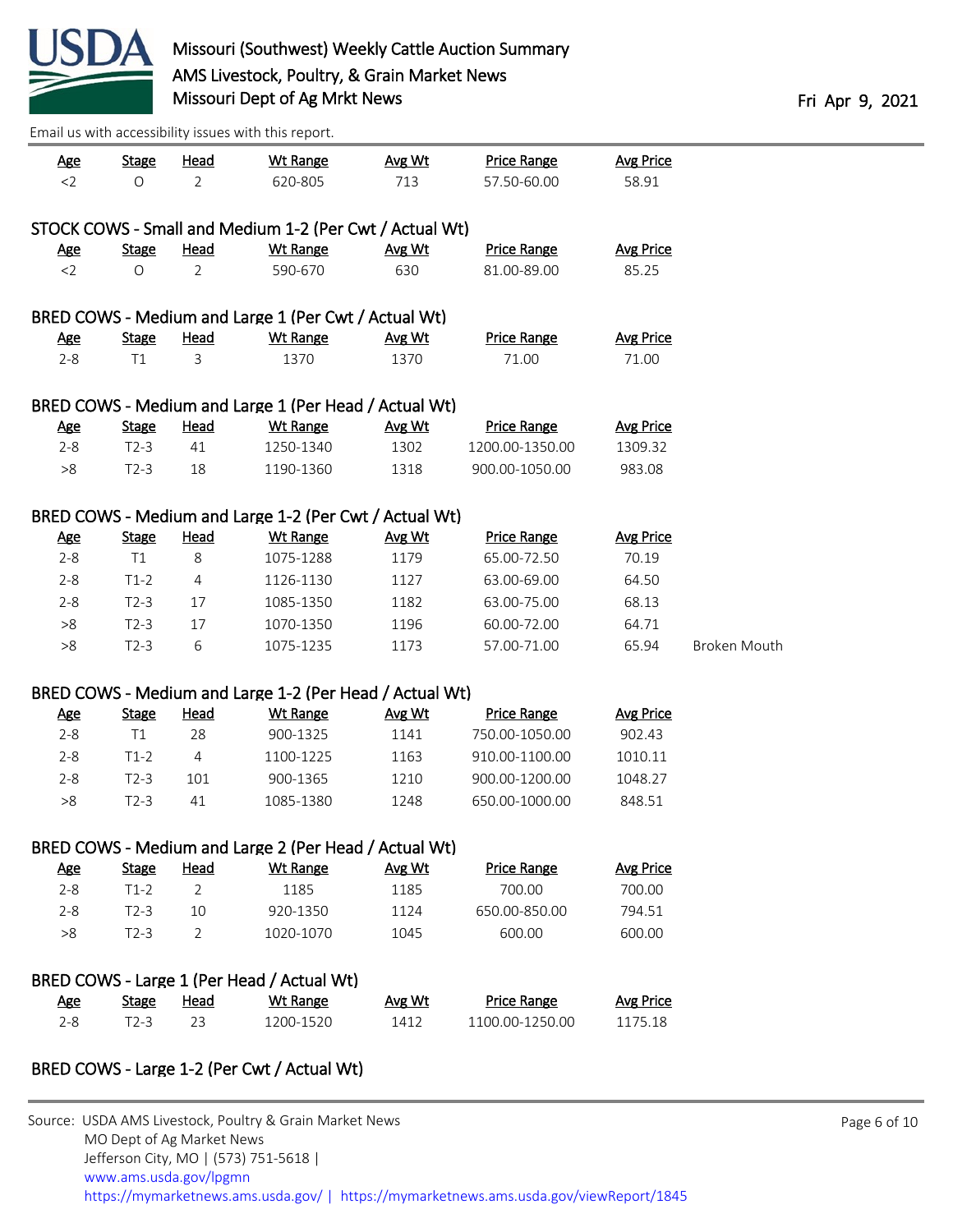

| $2 - 8$<br>$T2-3$<br>1467<br>75.00<br>$\overline{2}$<br>5<br>>8<br>$T2-3$<br>1376-1445<br>1390<br>67.00-71.00<br>70.17<br>BRED COWS - Large 1-2 (Per Head / Actual Wt)<br><b>Price Range</b><br><b>Stage</b><br><b>Head</b><br><b>Wt Range</b><br><b>Avg Price</b><br><b>Age</b><br>Avg Wt<br>$2 - 8$<br>$T2-3$<br>10<br>1395-1415<br>1398<br>975.00-1075.00<br>1052.41<br>BRED COWS - Medium 1-2 (Per Cwt / Actual Wt)<br><b>Avg Price</b><br>Wt Range<br><b>Price Range</b><br><u>Age</u><br><b>Stage</b><br><u>Head</u><br>Avg Wt<br>$\overline{2}$<br>$2 - 8$<br>T1<br>993<br>60.00-76.00<br>68.22<br>965-1020<br>$>\!8$<br>T1<br>2<br>962<br>962<br>60.00<br>60.00<br>$T2-3$<br>961<br>55.00-75.00<br>64.07<br>>8<br>8<br>850-1000<br>3<br>$>\!8$<br>$T2-3$<br>1005-1060<br>1042<br>65.00-66.00<br>65.32<br>Broken Mouth<br>BRED COWS - Medium 1-2 (Per Head / Actual Wt)<br><b>Age</b><br>Head<br><b>Wt Range</b><br><b>Price Range</b><br><b>Avg Price</b><br><b>Stage</b><br>Avg Wt<br>$2 - 8$<br>T1<br>7<br>700-1033<br>906<br>525.00-850.00<br>707.43<br>986<br>$2 - 8$<br>$T2-3$<br>825-1050<br>600.00-950.00<br>817.78<br>28<br>5<br>$>\!8$<br>$T2-3$<br>800-1050<br>973<br>400.00-650.00<br>Broken Mouth<br>565.77<br>BRED COWS - Medium 2 (Per Cwt / Actual Wt)<br><b>Head</b><br><b>Price Range</b><br><b>Avg Price</b><br><u>Age</u><br><b>Stage</b><br><b>Wt Range</b><br>Avg Wt<br>$2 - 8$<br>$T2-3$<br>823<br>47.12<br>5<br>778-975<br>44.00-50.00<br>>8<br>729<br>729<br>37.00<br>$T1-2$<br>5<br>37.00<br>$>\!8$<br>$T2-3$<br>772-820<br>788<br>40.00-55.00<br>3<br>49.80<br>792<br>792<br>>8<br>$T2-3$<br>9<br>50.00<br>50.00<br>Broken Mouth<br>BRED COWS - Medium 2 (Per Head / Actual Wt)<br>Wt Range<br><b>Price Range</b><br><b>Avg Price</b><br><u>Age</u><br><b>Stage</b><br><b>Head</b><br>Avg Wt<br>$2 - 8$<br>$\overline{2}$<br>810<br>385.00-435.00<br>$T2-3$<br>805-815<br>409.85<br>BRED HEIFERS - Medium and Large 1-2 (Per Head / Actual Wt)<br><b>Head</b><br><b>Wt Range</b><br>Avg Wt<br><b>Price Range</b><br><b>Avg Price</b><br><b>Age</b><br><b>Stage</b><br>$<$ 2<br>T1<br>865<br>865<br>2<br>875.00<br>875.00<br>944<br>$<$ 2<br>6<br>900-1085<br>800.00-950.00<br>849.74<br>$T2-3$<br>$2 - 4$<br>900<br>900.00<br>$T2-3$<br>4<br>900<br>900.00<br>BRED HEIFERS - Medium 1-2 (Per Head / Actual Wt)<br><b>Price Range</b><br><b>Avg Price</b><br><b>Stage</b><br><b>Head</b><br><b>Wt Range</b><br>Avg Wt<br><u>Age</u><br>5<br>$<$ 2<br>$T2-3$<br>770-825<br>796<br>685.00-775.00<br>737.41 | <u>Age</u> | <b>Stage</b> | <b>Head</b> | <b>Wt Range</b> | Avg Wt | <b>Price Range</b> | <b>Avg Price</b> |  |  |  |  |  |  |
|-------------------------------------------------------------------------------------------------------------------------------------------------------------------------------------------------------------------------------------------------------------------------------------------------------------------------------------------------------------------------------------------------------------------------------------------------------------------------------------------------------------------------------------------------------------------------------------------------------------------------------------------------------------------------------------------------------------------------------------------------------------------------------------------------------------------------------------------------------------------------------------------------------------------------------------------------------------------------------------------------------------------------------------------------------------------------------------------------------------------------------------------------------------------------------------------------------------------------------------------------------------------------------------------------------------------------------------------------------------------------------------------------------------------------------------------------------------------------------------------------------------------------------------------------------------------------------------------------------------------------------------------------------------------------------------------------------------------------------------------------------------------------------------------------------------------------------------------------------------------------------------------------------------------------------------------------------------------------------------------------------------------------------------------------------------------------------------------------------------------------------------------------------------------------------------------------------------------------------------------------------------------------------------------------------------------------------------------------------------------------------------------------------------------------------------------------------------------------------------------------------------------------------------------|------------|--------------|-------------|-----------------|--------|--------------------|------------------|--|--|--|--|--|--|
|                                                                                                                                                                                                                                                                                                                                                                                                                                                                                                                                                                                                                                                                                                                                                                                                                                                                                                                                                                                                                                                                                                                                                                                                                                                                                                                                                                                                                                                                                                                                                                                                                                                                                                                                                                                                                                                                                                                                                                                                                                                                                                                                                                                                                                                                                                                                                                                                                                                                                                                                           |            |              |             | 1467            |        |                    | 75.00            |  |  |  |  |  |  |
|                                                                                                                                                                                                                                                                                                                                                                                                                                                                                                                                                                                                                                                                                                                                                                                                                                                                                                                                                                                                                                                                                                                                                                                                                                                                                                                                                                                                                                                                                                                                                                                                                                                                                                                                                                                                                                                                                                                                                                                                                                                                                                                                                                                                                                                                                                                                                                                                                                                                                                                                           |            |              |             |                 |        |                    |                  |  |  |  |  |  |  |
|                                                                                                                                                                                                                                                                                                                                                                                                                                                                                                                                                                                                                                                                                                                                                                                                                                                                                                                                                                                                                                                                                                                                                                                                                                                                                                                                                                                                                                                                                                                                                                                                                                                                                                                                                                                                                                                                                                                                                                                                                                                                                                                                                                                                                                                                                                                                                                                                                                                                                                                                           |            |              |             |                 |        |                    |                  |  |  |  |  |  |  |
|                                                                                                                                                                                                                                                                                                                                                                                                                                                                                                                                                                                                                                                                                                                                                                                                                                                                                                                                                                                                                                                                                                                                                                                                                                                                                                                                                                                                                                                                                                                                                                                                                                                                                                                                                                                                                                                                                                                                                                                                                                                                                                                                                                                                                                                                                                                                                                                                                                                                                                                                           |            |              |             |                 |        |                    |                  |  |  |  |  |  |  |
|                                                                                                                                                                                                                                                                                                                                                                                                                                                                                                                                                                                                                                                                                                                                                                                                                                                                                                                                                                                                                                                                                                                                                                                                                                                                                                                                                                                                                                                                                                                                                                                                                                                                                                                                                                                                                                                                                                                                                                                                                                                                                                                                                                                                                                                                                                                                                                                                                                                                                                                                           |            |              |             |                 |        |                    |                  |  |  |  |  |  |  |
|                                                                                                                                                                                                                                                                                                                                                                                                                                                                                                                                                                                                                                                                                                                                                                                                                                                                                                                                                                                                                                                                                                                                                                                                                                                                                                                                                                                                                                                                                                                                                                                                                                                                                                                                                                                                                                                                                                                                                                                                                                                                                                                                                                                                                                                                                                                                                                                                                                                                                                                                           |            |              |             |                 |        |                    |                  |  |  |  |  |  |  |
|                                                                                                                                                                                                                                                                                                                                                                                                                                                                                                                                                                                                                                                                                                                                                                                                                                                                                                                                                                                                                                                                                                                                                                                                                                                                                                                                                                                                                                                                                                                                                                                                                                                                                                                                                                                                                                                                                                                                                                                                                                                                                                                                                                                                                                                                                                                                                                                                                                                                                                                                           |            |              |             |                 |        |                    |                  |  |  |  |  |  |  |
|                                                                                                                                                                                                                                                                                                                                                                                                                                                                                                                                                                                                                                                                                                                                                                                                                                                                                                                                                                                                                                                                                                                                                                                                                                                                                                                                                                                                                                                                                                                                                                                                                                                                                                                                                                                                                                                                                                                                                                                                                                                                                                                                                                                                                                                                                                                                                                                                                                                                                                                                           |            |              |             |                 |        |                    |                  |  |  |  |  |  |  |
|                                                                                                                                                                                                                                                                                                                                                                                                                                                                                                                                                                                                                                                                                                                                                                                                                                                                                                                                                                                                                                                                                                                                                                                                                                                                                                                                                                                                                                                                                                                                                                                                                                                                                                                                                                                                                                                                                                                                                                                                                                                                                                                                                                                                                                                                                                                                                                                                                                                                                                                                           |            |              |             |                 |        |                    |                  |  |  |  |  |  |  |
|                                                                                                                                                                                                                                                                                                                                                                                                                                                                                                                                                                                                                                                                                                                                                                                                                                                                                                                                                                                                                                                                                                                                                                                                                                                                                                                                                                                                                                                                                                                                                                                                                                                                                                                                                                                                                                                                                                                                                                                                                                                                                                                                                                                                                                                                                                                                                                                                                                                                                                                                           |            |              |             |                 |        |                    |                  |  |  |  |  |  |  |
|                                                                                                                                                                                                                                                                                                                                                                                                                                                                                                                                                                                                                                                                                                                                                                                                                                                                                                                                                                                                                                                                                                                                                                                                                                                                                                                                                                                                                                                                                                                                                                                                                                                                                                                                                                                                                                                                                                                                                                                                                                                                                                                                                                                                                                                                                                                                                                                                                                                                                                                                           |            |              |             |                 |        |                    |                  |  |  |  |  |  |  |
|                                                                                                                                                                                                                                                                                                                                                                                                                                                                                                                                                                                                                                                                                                                                                                                                                                                                                                                                                                                                                                                                                                                                                                                                                                                                                                                                                                                                                                                                                                                                                                                                                                                                                                                                                                                                                                                                                                                                                                                                                                                                                                                                                                                                                                                                                                                                                                                                                                                                                                                                           |            |              |             |                 |        |                    |                  |  |  |  |  |  |  |
|                                                                                                                                                                                                                                                                                                                                                                                                                                                                                                                                                                                                                                                                                                                                                                                                                                                                                                                                                                                                                                                                                                                                                                                                                                                                                                                                                                                                                                                                                                                                                                                                                                                                                                                                                                                                                                                                                                                                                                                                                                                                                                                                                                                                                                                                                                                                                                                                                                                                                                                                           |            |              |             |                 |        |                    |                  |  |  |  |  |  |  |
|                                                                                                                                                                                                                                                                                                                                                                                                                                                                                                                                                                                                                                                                                                                                                                                                                                                                                                                                                                                                                                                                                                                                                                                                                                                                                                                                                                                                                                                                                                                                                                                                                                                                                                                                                                                                                                                                                                                                                                                                                                                                                                                                                                                                                                                                                                                                                                                                                                                                                                                                           |            |              |             |                 |        |                    |                  |  |  |  |  |  |  |
|                                                                                                                                                                                                                                                                                                                                                                                                                                                                                                                                                                                                                                                                                                                                                                                                                                                                                                                                                                                                                                                                                                                                                                                                                                                                                                                                                                                                                                                                                                                                                                                                                                                                                                                                                                                                                                                                                                                                                                                                                                                                                                                                                                                                                                                                                                                                                                                                                                                                                                                                           |            |              |             |                 |        |                    |                  |  |  |  |  |  |  |
|                                                                                                                                                                                                                                                                                                                                                                                                                                                                                                                                                                                                                                                                                                                                                                                                                                                                                                                                                                                                                                                                                                                                                                                                                                                                                                                                                                                                                                                                                                                                                                                                                                                                                                                                                                                                                                                                                                                                                                                                                                                                                                                                                                                                                                                                                                                                                                                                                                                                                                                                           |            |              |             |                 |        |                    |                  |  |  |  |  |  |  |
|                                                                                                                                                                                                                                                                                                                                                                                                                                                                                                                                                                                                                                                                                                                                                                                                                                                                                                                                                                                                                                                                                                                                                                                                                                                                                                                                                                                                                                                                                                                                                                                                                                                                                                                                                                                                                                                                                                                                                                                                                                                                                                                                                                                                                                                                                                                                                                                                                                                                                                                                           |            |              |             |                 |        |                    |                  |  |  |  |  |  |  |
|                                                                                                                                                                                                                                                                                                                                                                                                                                                                                                                                                                                                                                                                                                                                                                                                                                                                                                                                                                                                                                                                                                                                                                                                                                                                                                                                                                                                                                                                                                                                                                                                                                                                                                                                                                                                                                                                                                                                                                                                                                                                                                                                                                                                                                                                                                                                                                                                                                                                                                                                           |            |              |             |                 |        |                    |                  |  |  |  |  |  |  |
|                                                                                                                                                                                                                                                                                                                                                                                                                                                                                                                                                                                                                                                                                                                                                                                                                                                                                                                                                                                                                                                                                                                                                                                                                                                                                                                                                                                                                                                                                                                                                                                                                                                                                                                                                                                                                                                                                                                                                                                                                                                                                                                                                                                                                                                                                                                                                                                                                                                                                                                                           |            |              |             |                 |        |                    |                  |  |  |  |  |  |  |
|                                                                                                                                                                                                                                                                                                                                                                                                                                                                                                                                                                                                                                                                                                                                                                                                                                                                                                                                                                                                                                                                                                                                                                                                                                                                                                                                                                                                                                                                                                                                                                                                                                                                                                                                                                                                                                                                                                                                                                                                                                                                                                                                                                                                                                                                                                                                                                                                                                                                                                                                           |            |              |             |                 |        |                    |                  |  |  |  |  |  |  |
|                                                                                                                                                                                                                                                                                                                                                                                                                                                                                                                                                                                                                                                                                                                                                                                                                                                                                                                                                                                                                                                                                                                                                                                                                                                                                                                                                                                                                                                                                                                                                                                                                                                                                                                                                                                                                                                                                                                                                                                                                                                                                                                                                                                                                                                                                                                                                                                                                                                                                                                                           |            |              |             |                 |        |                    |                  |  |  |  |  |  |  |
|                                                                                                                                                                                                                                                                                                                                                                                                                                                                                                                                                                                                                                                                                                                                                                                                                                                                                                                                                                                                                                                                                                                                                                                                                                                                                                                                                                                                                                                                                                                                                                                                                                                                                                                                                                                                                                                                                                                                                                                                                                                                                                                                                                                                                                                                                                                                                                                                                                                                                                                                           |            |              |             |                 |        |                    |                  |  |  |  |  |  |  |
|                                                                                                                                                                                                                                                                                                                                                                                                                                                                                                                                                                                                                                                                                                                                                                                                                                                                                                                                                                                                                                                                                                                                                                                                                                                                                                                                                                                                                                                                                                                                                                                                                                                                                                                                                                                                                                                                                                                                                                                                                                                                                                                                                                                                                                                                                                                                                                                                                                                                                                                                           |            |              |             |                 |        |                    |                  |  |  |  |  |  |  |
|                                                                                                                                                                                                                                                                                                                                                                                                                                                                                                                                                                                                                                                                                                                                                                                                                                                                                                                                                                                                                                                                                                                                                                                                                                                                                                                                                                                                                                                                                                                                                                                                                                                                                                                                                                                                                                                                                                                                                                                                                                                                                                                                                                                                                                                                                                                                                                                                                                                                                                                                           |            |              |             |                 |        |                    |                  |  |  |  |  |  |  |
|                                                                                                                                                                                                                                                                                                                                                                                                                                                                                                                                                                                                                                                                                                                                                                                                                                                                                                                                                                                                                                                                                                                                                                                                                                                                                                                                                                                                                                                                                                                                                                                                                                                                                                                                                                                                                                                                                                                                                                                                                                                                                                                                                                                                                                                                                                                                                                                                                                                                                                                                           |            |              |             |                 |        |                    |                  |  |  |  |  |  |  |
|                                                                                                                                                                                                                                                                                                                                                                                                                                                                                                                                                                                                                                                                                                                                                                                                                                                                                                                                                                                                                                                                                                                                                                                                                                                                                                                                                                                                                                                                                                                                                                                                                                                                                                                                                                                                                                                                                                                                                                                                                                                                                                                                                                                                                                                                                                                                                                                                                                                                                                                                           |            |              |             |                 |        |                    |                  |  |  |  |  |  |  |
|                                                                                                                                                                                                                                                                                                                                                                                                                                                                                                                                                                                                                                                                                                                                                                                                                                                                                                                                                                                                                                                                                                                                                                                                                                                                                                                                                                                                                                                                                                                                                                                                                                                                                                                                                                                                                                                                                                                                                                                                                                                                                                                                                                                                                                                                                                                                                                                                                                                                                                                                           |            |              |             |                 |        |                    |                  |  |  |  |  |  |  |
|                                                                                                                                                                                                                                                                                                                                                                                                                                                                                                                                                                                                                                                                                                                                                                                                                                                                                                                                                                                                                                                                                                                                                                                                                                                                                                                                                                                                                                                                                                                                                                                                                                                                                                                                                                                                                                                                                                                                                                                                                                                                                                                                                                                                                                                                                                                                                                                                                                                                                                                                           |            |              |             |                 |        |                    |                  |  |  |  |  |  |  |
|                                                                                                                                                                                                                                                                                                                                                                                                                                                                                                                                                                                                                                                                                                                                                                                                                                                                                                                                                                                                                                                                                                                                                                                                                                                                                                                                                                                                                                                                                                                                                                                                                                                                                                                                                                                                                                                                                                                                                                                                                                                                                                                                                                                                                                                                                                                                                                                                                                                                                                                                           |            |              |             |                 |        |                    |                  |  |  |  |  |  |  |
|                                                                                                                                                                                                                                                                                                                                                                                                                                                                                                                                                                                                                                                                                                                                                                                                                                                                                                                                                                                                                                                                                                                                                                                                                                                                                                                                                                                                                                                                                                                                                                                                                                                                                                                                                                                                                                                                                                                                                                                                                                                                                                                                                                                                                                                                                                                                                                                                                                                                                                                                           |            |              |             |                 |        |                    |                  |  |  |  |  |  |  |
|                                                                                                                                                                                                                                                                                                                                                                                                                                                                                                                                                                                                                                                                                                                                                                                                                                                                                                                                                                                                                                                                                                                                                                                                                                                                                                                                                                                                                                                                                                                                                                                                                                                                                                                                                                                                                                                                                                                                                                                                                                                                                                                                                                                                                                                                                                                                                                                                                                                                                                                                           |            |              |             |                 |        |                    |                  |  |  |  |  |  |  |
|                                                                                                                                                                                                                                                                                                                                                                                                                                                                                                                                                                                                                                                                                                                                                                                                                                                                                                                                                                                                                                                                                                                                                                                                                                                                                                                                                                                                                                                                                                                                                                                                                                                                                                                                                                                                                                                                                                                                                                                                                                                                                                                                                                                                                                                                                                                                                                                                                                                                                                                                           |            |              |             |                 |        |                    |                  |  |  |  |  |  |  |
|                                                                                                                                                                                                                                                                                                                                                                                                                                                                                                                                                                                                                                                                                                                                                                                                                                                                                                                                                                                                                                                                                                                                                                                                                                                                                                                                                                                                                                                                                                                                                                                                                                                                                                                                                                                                                                                                                                                                                                                                                                                                                                                                                                                                                                                                                                                                                                                                                                                                                                                                           |            |              |             |                 |        |                    |                  |  |  |  |  |  |  |
|                                                                                                                                                                                                                                                                                                                                                                                                                                                                                                                                                                                                                                                                                                                                                                                                                                                                                                                                                                                                                                                                                                                                                                                                                                                                                                                                                                                                                                                                                                                                                                                                                                                                                                                                                                                                                                                                                                                                                                                                                                                                                                                                                                                                                                                                                                                                                                                                                                                                                                                                           |            |              |             |                 |        |                    |                  |  |  |  |  |  |  |
|                                                                                                                                                                                                                                                                                                                                                                                                                                                                                                                                                                                                                                                                                                                                                                                                                                                                                                                                                                                                                                                                                                                                                                                                                                                                                                                                                                                                                                                                                                                                                                                                                                                                                                                                                                                                                                                                                                                                                                                                                                                                                                                                                                                                                                                                                                                                                                                                                                                                                                                                           |            |              |             |                 |        |                    |                  |  |  |  |  |  |  |
|                                                                                                                                                                                                                                                                                                                                                                                                                                                                                                                                                                                                                                                                                                                                                                                                                                                                                                                                                                                                                                                                                                                                                                                                                                                                                                                                                                                                                                                                                                                                                                                                                                                                                                                                                                                                                                                                                                                                                                                                                                                                                                                                                                                                                                                                                                                                                                                                                                                                                                                                           |            |              |             |                 |        |                    |                  |  |  |  |  |  |  |
|                                                                                                                                                                                                                                                                                                                                                                                                                                                                                                                                                                                                                                                                                                                                                                                                                                                                                                                                                                                                                                                                                                                                                                                                                                                                                                                                                                                                                                                                                                                                                                                                                                                                                                                                                                                                                                                                                                                                                                                                                                                                                                                                                                                                                                                                                                                                                                                                                                                                                                                                           |            |              |             |                 |        |                    |                  |  |  |  |  |  |  |
|                                                                                                                                                                                                                                                                                                                                                                                                                                                                                                                                                                                                                                                                                                                                                                                                                                                                                                                                                                                                                                                                                                                                                                                                                                                                                                                                                                                                                                                                                                                                                                                                                                                                                                                                                                                                                                                                                                                                                                                                                                                                                                                                                                                                                                                                                                                                                                                                                                                                                                                                           |            |              |             |                 |        |                    |                  |  |  |  |  |  |  |
|                                                                                                                                                                                                                                                                                                                                                                                                                                                                                                                                                                                                                                                                                                                                                                                                                                                                                                                                                                                                                                                                                                                                                                                                                                                                                                                                                                                                                                                                                                                                                                                                                                                                                                                                                                                                                                                                                                                                                                                                                                                                                                                                                                                                                                                                                                                                                                                                                                                                                                                                           |            |              |             |                 |        |                    |                  |  |  |  |  |  |  |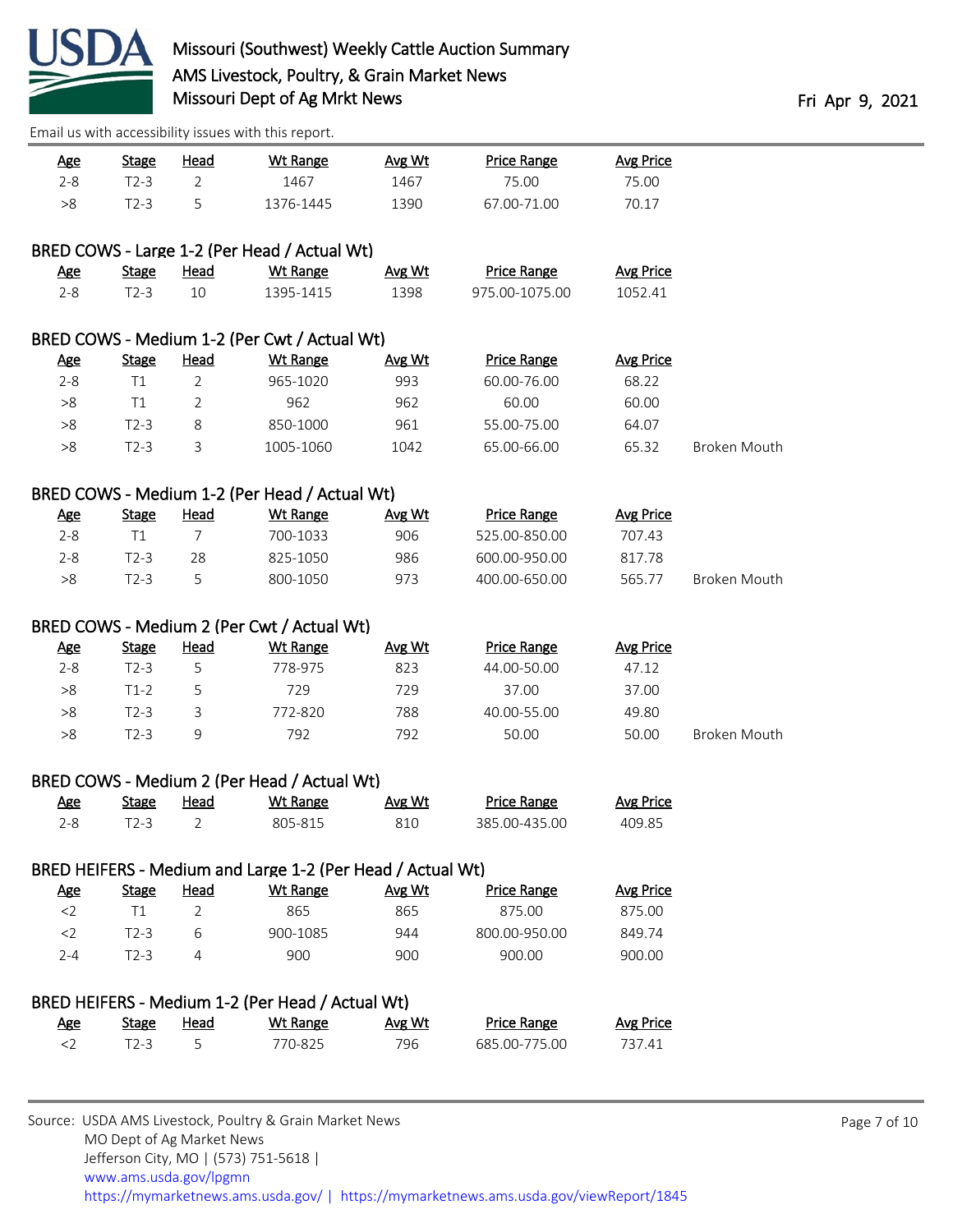

| COW-CALF PAIRS - Medium and Large 1 w/ <150 lbs calf (Per Family / Estimate Wt) |              |      |          |        |                    |           |  |  |  |
|---------------------------------------------------------------------------------|--------------|------|----------|--------|--------------------|-----------|--|--|--|
| Age                                                                             | <b>Stage</b> | Head | Wt Range | Avg Wt | <b>Price Range</b> | Avg Price |  |  |  |
| 2-8                                                                             |              | 64.  | 945-1285 | 1059   | 1500 00-2050 00    | 1896.88   |  |  |  |
| >8                                                                              |              |      | 1250.    | 1250   | 1325.00            | 1325.00   |  |  |  |

### COW-CALF PAIRS - Medium and Large 1 w/ 150-300 lbs calf (Per Family / Estimate Wt)

| <u>Age</u> | <b>Stage</b> | <u>Head</u> | Wt Range | Avg Wt | <b>Price Range</b> | Avg Price |
|------------|--------------|-------------|----------|--------|--------------------|-----------|
| $2 - 8$    |              |             | 1355     | 1355   | 1750.00            | 1750.00   |
| >8         |              |             | 1210     | 1210   | 1550.00            | 1550.00   |

### COW-CALF PAIRS - Medium and Large 1-2 w/ <150 lbs calf (Per Family / Estimate Wt)

| <u>Age</u> | <b>Stage</b> | Head | Wt Range  | Avg Wt | <b>Price Range</b> | Avg Price |              |
|------------|--------------|------|-----------|--------|--------------------|-----------|--------------|
| $2 - 8$    |              | 44   | 925-1300  | 1145   | 1050.00-1350.00    | 1254.55   |              |
| >8         |              | 16   | 1110-1275 | 1185   | 825.00-1125.00     | 1040.63   |              |
| >8         |              |      | 1100-1225 | 1173   | 800.00-925.00      | 883.33    | Broken Mouth |

#### COW-CALF PAIRS - Medium and Large 1-2 w/ 150-300 lbs calf (Per Family / Estimate Wt)

| <u>Age</u> | <b>Stage</b> | <b>Head</b> | Wt Range  | Avg Wt | <b>Price Range</b> | Avg Price |              |
|------------|--------------|-------------|-----------|--------|--------------------|-----------|--------------|
| $2 - 8$    | Ο            | 78          | 1000-1365 | 1195   | 1300.00-1550.00    | 1447.44   |              |
| $2 - 8$    | Τ1           | 14          | 975-1280  | 1149   | 1250.00-1500.00    | 1378.57   |              |
| $2 - 8$    | T2           |             | 1150      | 1150   | 1450.00            | 1450.00   |              |
| >8         | Ω            | 10          | 1150-1365 | 1258   | 1125.00-1200.00    | 1152.00   |              |
| >8         | Ω            | 10          | 1100-1280 | 1136   | 1025.00-1075.00    | 1035.00   | Broken Mouth |
| >8         | Τ1           | 16          | 1085-1300 | 1210   | 1150.00-1300.00    | 1253.13   |              |
| >8         | $T1-2$       | 6           | 1260      | 1260   | 1125.00            | 1125.00   | Broken Mouth |

#### COW-CALF PAIRS - Medium and Large 1-2 w/ >300 lbs calf (Per Family / Estimate Wt)

| <u>Age</u> | Stage | Head | Wt Range  | Avg Wt | <b>Price Range</b> | Avg Price |
|------------|-------|------|-----------|--------|--------------------|-----------|
| $2 - 8$    |       |      | 1200-1250 | 1225   | 1300.00-1550.00    | 1462.50   |
| $2 - 8$    |       | 18   | 1300      | 1300   | 1875.00            | 1875.00   |
| >8         | T1-2  | 17   | 1125-1250 | 1208   | 1250.00-1375.00    | 1291.67   |

#### COW-CALF PAIRS - Medium and Large 2 w/ <150 lbs calf (Per Family / Estimate Wt)

| <u>Age</u> | <b>Stage</b> | Head | Wt Range | Avg Wt | <b>Price Range</b> | Avg Price |
|------------|--------------|------|----------|--------|--------------------|-----------|
|            |              |      | ็ 185    | ⊥185   | 950.00             | 950.00    |

|         |       |      |          |        | COW-CALF PAIRS - Medium and Large 2 w/ 150-300 lbs calf (Per Family / Estimate Wt) |           |
|---------|-------|------|----------|--------|------------------------------------------------------------------------------------|-----------|
| Age     | Stage | Head | Wt Range | Avg Wt | <b>Price Range</b>                                                                 | Avg Price |
| $2 - 8$ |       | 20.  | 900-1175 | 1000   | 785.00-1100.00                                                                     | 1013.50   |
| > 8     |       |      | 1180     | 1180   | 950.00                                                                             | 950.00    |

# COW-CALF PAIRS - Large 1 w/ <150 lbs calf (Per Family / Estimate Wt)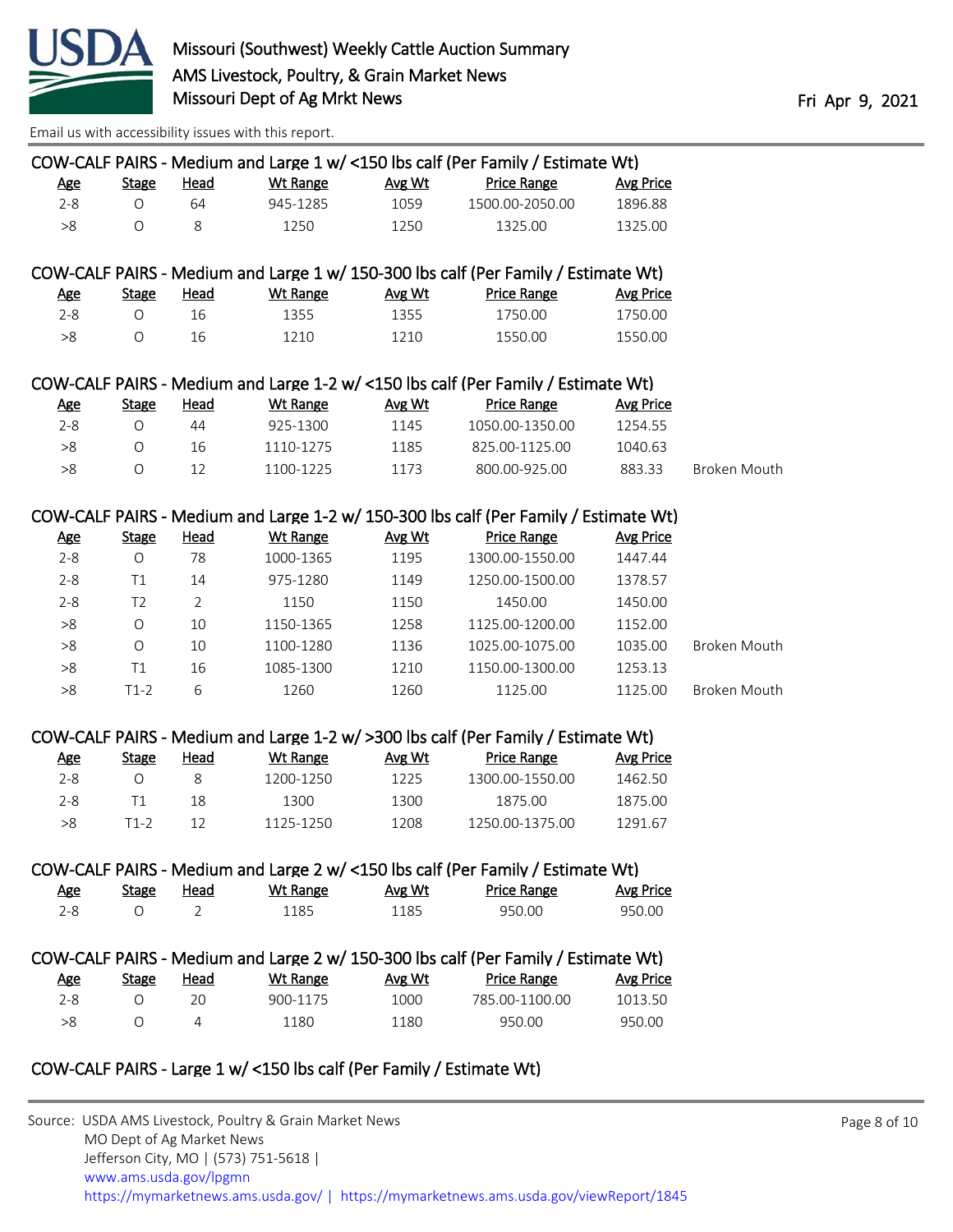

| <u>Age</u>                                                               | <b>Stage</b>                | <u>Head</u>    | <b>Wt Range</b>                                     |                       | Avg Wt | <b>Price Range</b>                                                                |                             | <b>Avg Price</b> |              |  |  |
|--------------------------------------------------------------------------|-----------------------------|----------------|-----------------------------------------------------|-----------------------|--------|-----------------------------------------------------------------------------------|-----------------------------|------------------|--------------|--|--|
| $2 - 8$                                                                  | $\circ$                     | $\overline{2}$ | 1450                                                |                       | 1450   | 1400.00                                                                           |                             | 1400.00          |              |  |  |
|                                                                          |                             |                |                                                     |                       |        | COW-CALF PAIRS - Large 1 w/ 150-300 lbs calf (Per Family / Estimate Wt)           |                             |                  |              |  |  |
| <u>Age</u>                                                               | <b>Stage</b>                | <u>Head</u>    | <b>Wt Range</b>                                     |                       | Avg Wt | <b>Price Range</b>                                                                |                             | <b>Avg Price</b> |              |  |  |
| $2 - 8$                                                                  | $\bigcirc$                  | 4              | 1445                                                |                       | 1445   | 1500.00                                                                           |                             | 1500.00          |              |  |  |
|                                                                          |                             |                |                                                     |                       |        |                                                                                   |                             |                  |              |  |  |
| COW-CALF PAIRS - Medium 1-2 w/ <150 lbs calf (Per Family / Estimate Wt)  |                             |                |                                                     |                       |        |                                                                                   |                             |                  |              |  |  |
| <b>Age</b>                                                               | <b>Stage</b>                | <b>Head</b>    | <b>Wt Range</b>                                     |                       | Avg Wt | <b>Price Range</b>                                                                |                             | <b>Avg Price</b> |              |  |  |
| $2 - 8$                                                                  | $\bigcirc$                  | 14             | 875-1035                                            |                       | 959    | 900.00-1225.00                                                                    |                             | 1121.43          |              |  |  |
| >8                                                                       | $\bigcirc$                  | $\overline{2}$ | 1045                                                |                       | 1045   | 900.00                                                                            |                             | 900.00           |              |  |  |
| >8                                                                       | $\bigcirc$                  | $\overline{2}$ | 1000                                                |                       | 1000   | 900.00                                                                            |                             | 900.00           | Broken Mouth |  |  |
|                                                                          |                             |                |                                                     |                       |        |                                                                                   |                             |                  |              |  |  |
|                                                                          |                             |                |                                                     |                       |        | COW-CALF PAIRS - Medium 1-2 w/ 150-300 lbs calf (Per Family / Estimate Wt)        |                             |                  |              |  |  |
| <u>Age</u>                                                               | <b>Stage</b>                | <b>Head</b>    | Wt Range                                            |                       | Avg Wt | <b>Price Range</b>                                                                |                             | <b>Avg Price</b> |              |  |  |
| $2 - 8$                                                                  | $\circ$                     | 12             | 895-975                                             |                       | 908    | 1100.00-1150.00                                                                   |                             | 1141.67          |              |  |  |
| $2 - 8$                                                                  | $T1-2$                      | 14             | 1000-1050                                           |                       | 1037   | 1200.00-1400.00                                                                   |                             | 1282.14          |              |  |  |
| >8                                                                       | $\bigcirc$                  | 12             | 1000                                                |                       | 1000   | 800.00                                                                            |                             | 800.00           |              |  |  |
| COW-CALF PAIRS - Medium 1-2 w/ > 300 lbs calf (Per Family / Estimate Wt) |                             |                |                                                     |                       |        |                                                                                   |                             |                  |              |  |  |
| <u>Age</u>                                                               | <b>Stage</b>                | <b>Head</b>    | <b>Wt Range</b>                                     |                       | Avg Wt | <b>Price Range</b>                                                                |                             | <b>Avg Price</b> |              |  |  |
| $2 - 8$                                                                  | $T1-2$                      | 4              | 1045                                                |                       | 1045   | 1350.00                                                                           |                             | 1350.00          |              |  |  |
|                                                                          |                             |                |                                                     |                       |        |                                                                                   |                             |                  |              |  |  |
|                                                                          |                             |                |                                                     |                       |        | COW-CALF PAIRS - Small and Medium 1-2 w/ <150 lbs calf (Per Family / Estimate Wt) |                             |                  |              |  |  |
| <u>Age</u>                                                               | <b>Stage</b>                | <u>Head</u>    | <b>Wt Range</b>                                     |                       | Avg Wt | <b>Price Range</b>                                                                |                             | <b>Avg Price</b> |              |  |  |
| $2 - 8$                                                                  | $\bigcirc$                  | 2              | 650                                                 |                       | 650    | 700.00                                                                            |                             | 700.00           |              |  |  |
|                                                                          |                             |                |                                                     |                       |        |                                                                                   |                             |                  |              |  |  |
|                                                                          |                             |                | BULLS - Medium and Large 1 (Per Head / Actual Wt)   |                       |        |                                                                                   |                             |                  |              |  |  |
| <b>Age</b>                                                               | <b>Head</b>                 |                | <b>Wt Range</b>                                     | Avg Wt                |        | <b>Price Range</b>                                                                | <b>Avg Price</b>            |                  |              |  |  |
| $<$ 2                                                                    | 4                           |                | 1275-1320                                           | 1298                  |        | 2500.00-3100.00                                                                   | 2794.80                     |                  |              |  |  |
| $2 - 4$                                                                  | 5                           |                | 1550-1685                                           | 1607                  |        | 2400.00-2700.00                                                                   | 2517.61                     |                  |              |  |  |
|                                                                          |                             |                |                                                     |                       |        |                                                                                   |                             |                  |              |  |  |
|                                                                          |                             |                | BULLS - Medium and Large 1-2 (Per Head / Actual Wt) |                       |        |                                                                                   |                             |                  |              |  |  |
| <u>Age</u><br>$<$ 2                                                      | <u>Head</u><br>$\mathbf{1}$ |                | <b>Wt Range</b>                                     | <u>Avg Wt</u><br>1250 |        | <b>Price Range</b><br>1600.00                                                     | <b>Avg Price</b><br>1600.00 |                  |              |  |  |
|                                                                          |                             |                | 1250                                                |                       |        |                                                                                   |                             |                  |              |  |  |
|                                                                          |                             |                | BULLS - Medium and Large 2 (Per Head / Actual Wt)   |                       |        |                                                                                   |                             |                  |              |  |  |
| <u>Age</u>                                                               | Head                        |                | Wt Range                                            | Avg Wt                |        | <b>Price Range</b>                                                                | <b>Avg Price</b>            |                  |              |  |  |
| $2 - 4$                                                                  | $\mathbf{1}$                |                | 1250                                                | 1250                  |        | 1050.00                                                                           | 1050.00                     |                  |              |  |  |
|                                                                          |                             |                |                                                     |                       |        |                                                                                   |                             |                  |              |  |  |
|                                                                          |                             |                | BULLS - Large 1 (Per Head / Actual Wt)              |                       |        |                                                                                   |                             |                  |              |  |  |
| <u>Age</u>                                                               | <u>Head</u>                 |                | <b>Wt Range</b>                                     | Avg Wt                |        | <b>Price Range</b>                                                                | <b>Avg Price</b>            |                  |              |  |  |
|                                                                          |                             |                |                                                     |                       |        |                                                                                   |                             |                  |              |  |  |